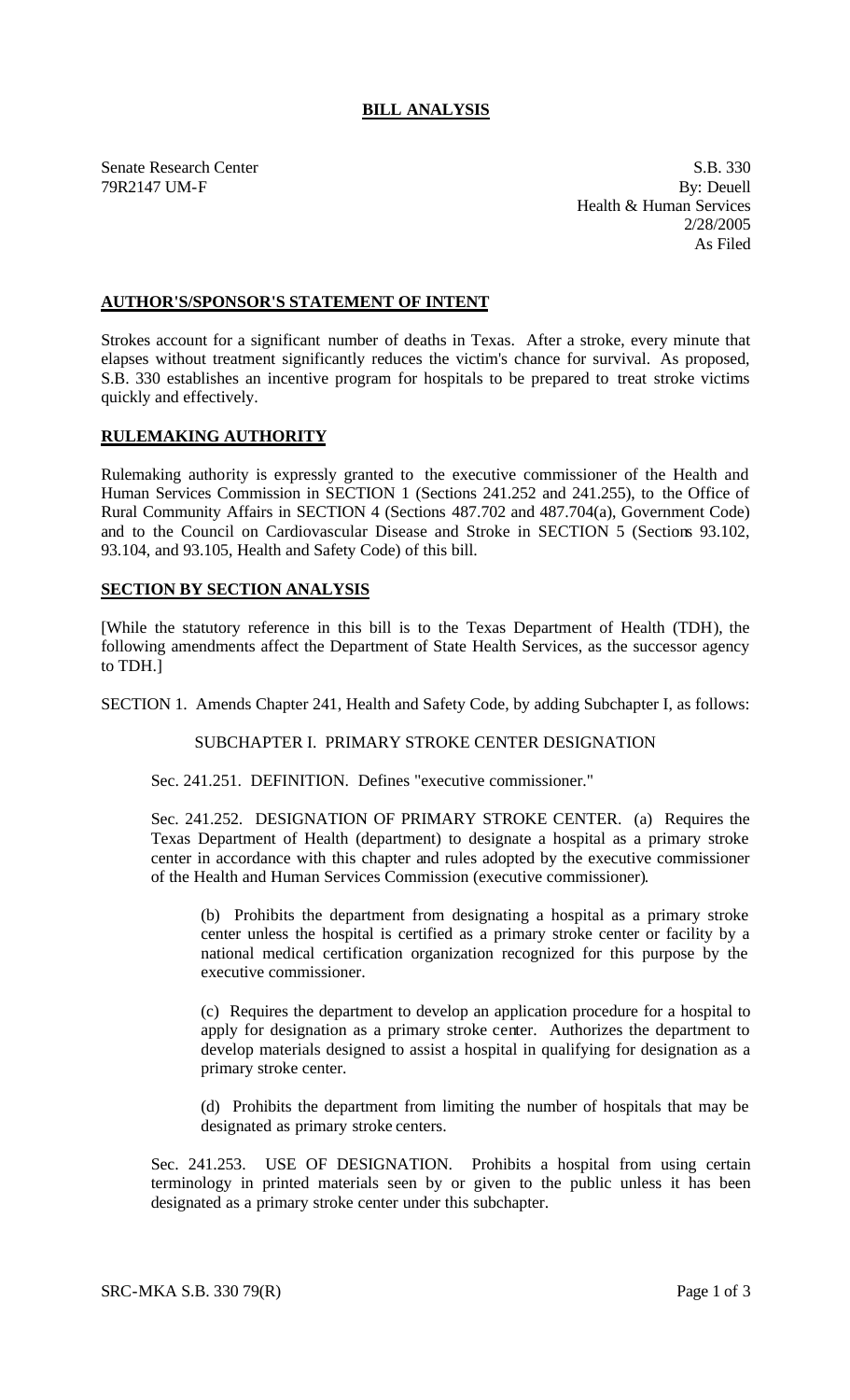Sec. 241.254. PUBLICATION OF DESIGNATION. (a) Authorizes the department to publish a list of primary stroke centers on its website. Authorizes a primary stroke center to decline to be listed on the website.

(b) Requires the departments to notify all hospitals of certain details if the department publishes a list under Subsection (a).

(c) Authorizes the department to send a list of primary stroke centers and their locations to all emergency medical services providers and fire departments.

Sec. 241.255. TEMPORARY LAPSE OF QUALIFICATIONS. (a) Provides that, except as provided by Subsection (b), designation of a hospital as a primary stroke center terminates on the date the hospital ceases to qualify for that designation, as determined under rules of the executive commissioner.

(b) Authorizes a hospital designated as a primary stroke center that ceases to qualify for the designation to continue to use the designation under certain conditions.

(c) Sets forth the timeline for temporary lapse of qualifications.

(d) Requires the hospital, not later than the fifth day after the date a designation terminates under this section, to notify the department and each emergency medical services provider of the termination of the designation.

(e) Requires a hospital that loses the designation of primary stroke center under this section must reapply to use the designation again.

SECTION 2. Amends Section 773.050, Health and Safety Code, by adding Subsection (g), to require the Texas Board of Health (board), in establishing minimum standards for the licensing of emergency medical services providers (provider), to require each provider to integrate into the provider's policies and procedures any stroke plan created under Section 773.181 (Stroke Plan) by the trauma service area regional advisory council for the region of the provider.

SECTION 3. Amends Chapter 773, Health and Safety Code, by adding Subchapter H, as follows:

## SUBCHAPTER H. STROKE TRAUMA PROCEDURES

Sec. 773.181. STROKE PLAN. (a) Requires the trauma service area regional advisory council for each region containing a primary stroke center designated under Section 241.252 (Designation of Primary Stroke Center) to develop a stroke plan for all emergency medical services providers operation within the region.

(b) Requires the plan to include certain elements.

Sec. 773.182. STROKE TRAINING. (a) Requires the department's bureau of emergency management (bureau) to ensure that training required by the plan developed under Section 773.181 (Stroke Plan) is available to emergency medical services personnel.

(b) Requires the bureau to provide emergency medical services personnel with information the bureau receives on newly developed stroke diagnostic approaches, technologies, or therapies.

SECTION 4. Amends Chapter 487, Government Code, by adding Subchapter P, as follows:

# SUBCHAPTER P. RURAL HOSPITAL NEEDS GRANT

Sec. 487.701. DEFINITIONS. Defines "rural community" and "hospital."